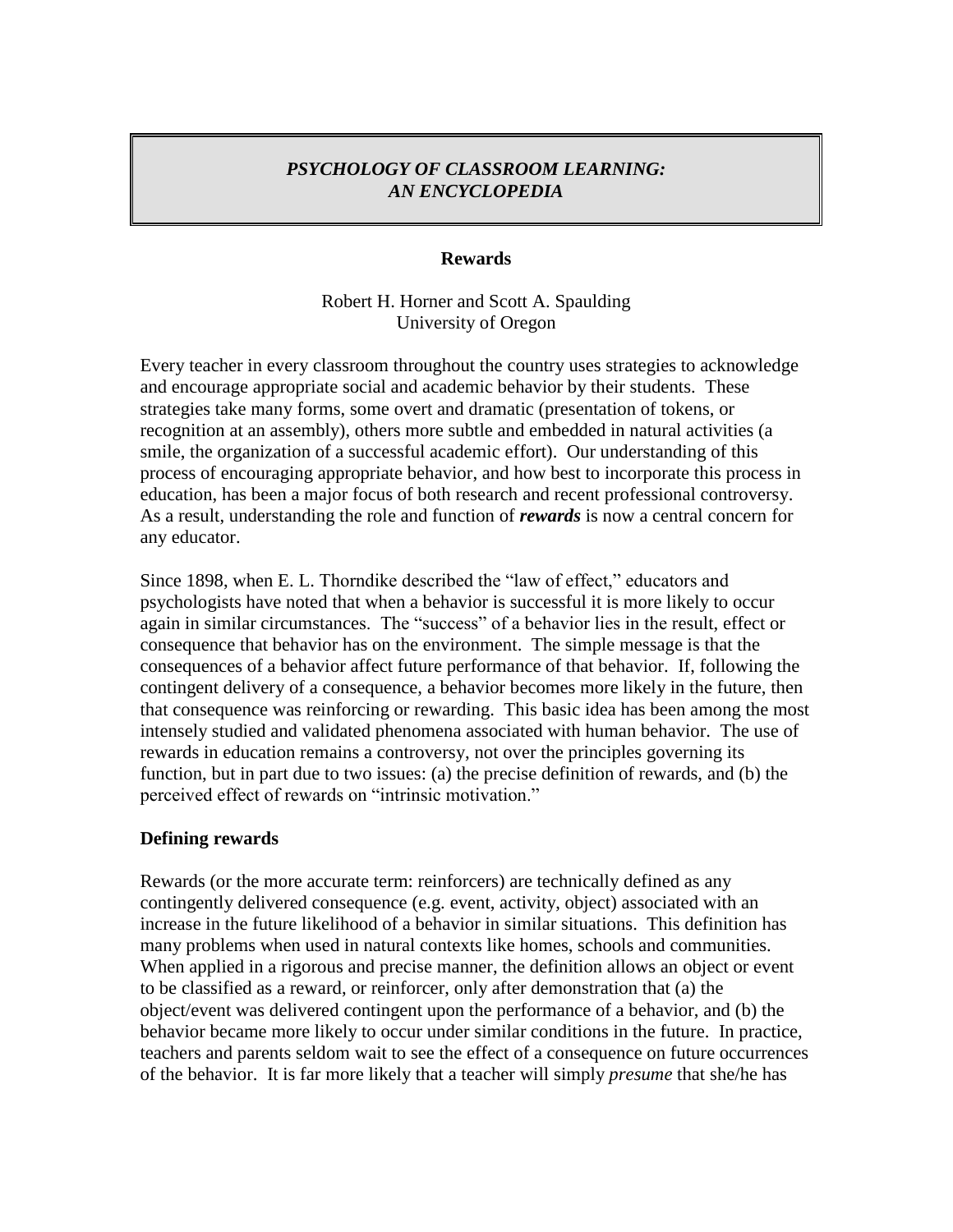provided rewards when praise is delivered following "sharing," or points are assigned for correct problem completion, or access to preferred toys follows work completion.

Herein lies an important distinction. The technical definition of a reward (reinforcer) always adopts the perspective of the learner, not the intentions of the person delivering the reward. If the contingent delivery of a consequence resulted in increased likelihood of that behavior then the consequence was a reward. If the consequence was a piece of preferred fruit, and the behavior increased, then the fruit was a reward; if the consequence was a sticker, and the behavior increased, then the sticker was a reward; if the consequence was a reprimand (which included adult attention), and the behavior increased, then the reprimand was a reward. It is the *effect* of the consequence on future behavior that determines if that consequence is a reward (reinforcer). If a consequence does not lead to increased likelihood of the behavior, then it was not a reward, even if the person delivering the consequence had the best of intensions. If a teacher's praise for "on-task" working is followed by a reduction in level of being "on-task" then the teacher's praise was not a functional reward (reinforcer). If the delivery of tokens for sharing on the playground does not lead to increased sharing then the tokens were not a reward. From a technical perspective, rewards are defined by the effect they have on behavior, not on their intended desirability. In this way, we can never define an event, activity or object as a reward without connecting it to the behavior that was affected by contingent access to that event, activity or object. Practically, teachers will deliver feedback and consequences that they "presume" are rewards. Those teachers with technical knowledge, however, will always check the effect of that presumed reward on student behavior.

Understanding rewards is of special importance for teaching because while we want desirable behavior to be rewarded, we do not want undesirable behavior to be rewarded. A reprimand, for example, may not have been intended to be a reward, but may still function in that capacity. One of the more common findings in schools is that teachers inadvertently reward inappropriate child behavior by attending to talking out, or disruptive acts. Similarly being sent to the office may be rewarding if it involves escaping from aversive or difficult work. If a behavior is contingently followed by (a) obtaining a desirable event/activity/object or (b) avoiding an aversive event/activity/object then the behavior will become more likely to occur in similar situations in the future. Said differently, the behavior has been rewarded.

Rewards are important for both encouraging appropriate behavior and preventing the encouragement of inappropriate behavior. What the science of human behavior teaches, is that we should adopt the perspective of the learner, not the teacher, when planning how to select and deliver rewards. The following are some basic guidelines:

- 1. Reward "behavior" not people. When rewards are provided be clear about the specific behavior that led to the reward.
- 2. Include the learner in identification of possible rewards. Use consequences that are likely to be rewarding to the students.
- 3. Use small rewards frequently, rather than large rewards infrequently.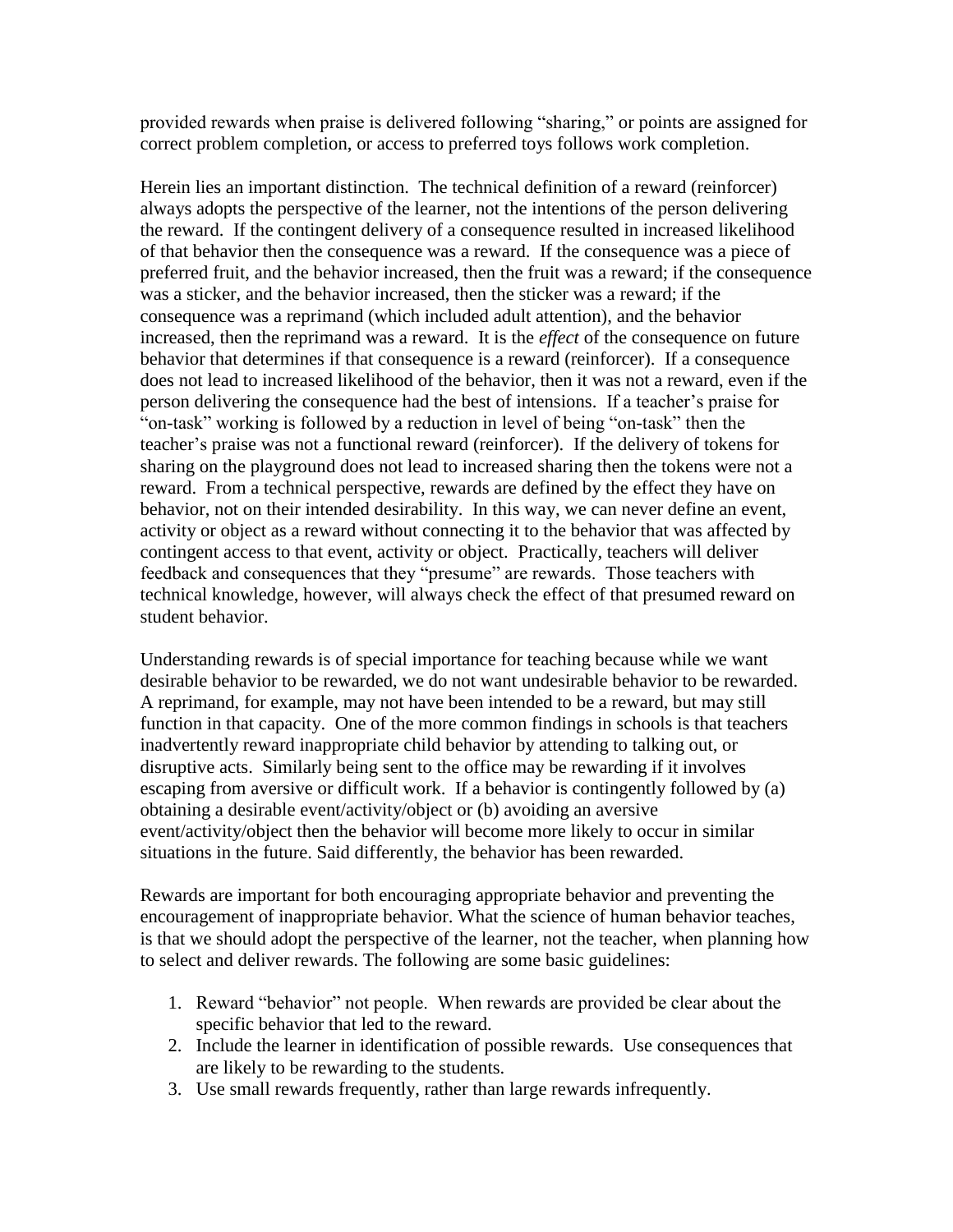- 4. Embed rewards in the activity/behavior you want to encourage.
- 5. Ensure that rewards closely follow the behavior you want to encourage. Generally behavior is more likely to change when the reward is delivered quickly.
- 6. Use rewards that are natural to the context, appropriate to the developmental age of the learner and easy to administer.
- 7. Use many different kinds of rewards (objects, activities, privileges, attention, natural consequences) rather than relying on one strategy or pattern.
- 8. Use rewards more often than negative consequences. Students should experience at least five times the number of rewards as they do corrections or punishers.
- 9. Avoid delivering rewards (even inadvertently) for problem behaviors.

## **The Impact of Rewards on Intrinsic Motivation**

Recently, there has been concern that the formal use of rewards in schools could result in children failing to develop intrinsic, or self-managed motivation. Reading should be a behavior that becomes more frequent because the content of what is read is rewarding, not because a token or play period will follow reading. Sharing on the playground should occur because a child experiences personal satisfaction from behaving well, not because the child receives candy if she shares. Similarly, concern exists that if a teacher provides a reward to Child A for excellent math work, it will be a negative, or punishing, experience for Child B who did not receive a reward, tried just as hard, but did not get as many problems correct. These concerns are based on research conducted in the 1970s (Deci, 1971; 1975; Lepper, Greene & Nesbett, 1973) and have led to strong recommendations against the formal use of praise and extrinsic rewards (e.g. tokens, food, activities, privileges) in schools (Deci, Koestner, & Ryan, 2001; Kohn, 1993; 1996). There is evidence that rewards can be used poorly. The primary errors involve (a) providing rewards without being clear about the behavior being rewarded, (b) inadvertently providing rewards for problem behavior, (c) providing large rewards and then suddenly (rather than gradually) withdrawing the rewards, and (d) providing rewards so infrequently that a child never builds the skill fluency needed to attain the natural benefit of a skill (e.g. does not learn to read fast enough or well enough to enjoy reading). These errors are worth considering and avoiding.

The concern that rewards damage the intrinsic motivation of students is less well supported by research. Most educators will agree that academic and social skills learned in schools should be maintained by natural consequence, not artificial rewards. Reading, math and play skills should not end when a teacher is no longer present to offer verbal praise, toys, or stickers. The rewards provided for the behavior of one student should not function as a punisher for all others. There is less agreement (and much less evidence) that the use of rewards in schools leads to these ill effects.

To address these concerns several scholars recently examined the full body of research literature and concluded that not only have schools successfully employed the use of external rewards for decades (Slavin, 1997), but that the use of rewards following appropriate behavior is directly related to both initial, and durable academic and social success. Rewards are an effective, important and functional part of any educational